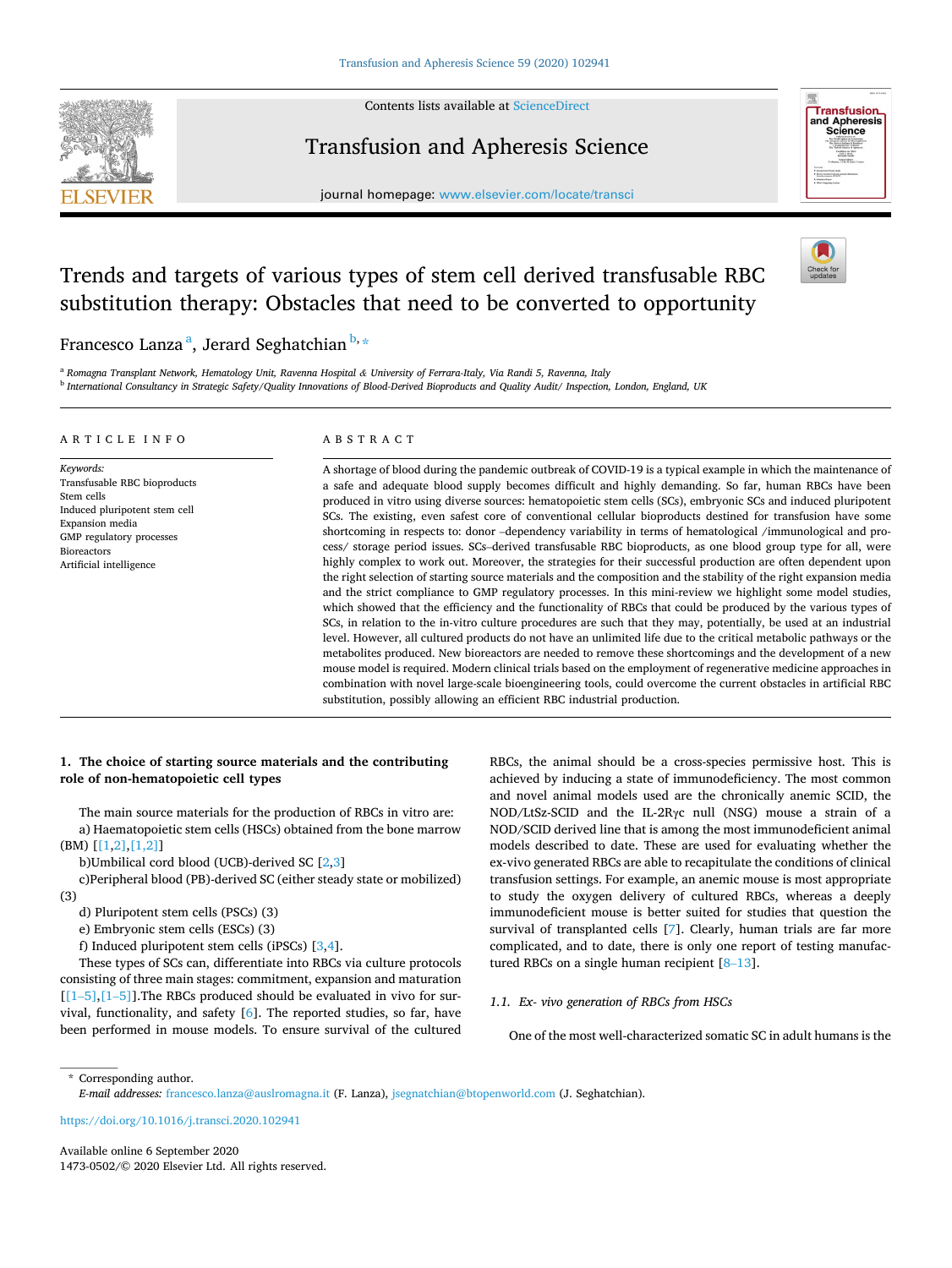HSC, which resides in the bone marrow [[5](#page-3-0)]. Somatic SCs are present in most tissues of the adult body and they control the continuous production of differentiated cell types in highly regenerative tissues. The self-renewal and maturation characteristic of SCs is controlled by their surrounding microenvironment, which is composed of various cell types including MSCs as well as stromal cells which contribute to the formation of the HSC niche [\[14](#page-3-0)]. From an immunophenotypic point of view, HSCs express the CD34 antigen. CD34+ cells can also be isolated in smaller amounts from peripheral blood (PB), and cord blood (CB) [[5](#page-3-0)]. The ability of those cells to promote ex-vivo erythropoiesis has been studied by many research teams. The protocols include addition of specific combinations of growth factors to the cell culture medium in a sequential fashion [[9,10,15](#page-3-0)].The role played by MSCs and other cell types from the BM microenvironment has been investigated in several reports [\[14](#page-3-0)].

Initially, Neildez-Nguyen et al. reported the generation of RBCs from HSPCs isolated from CB. The culture method involved the cytokines Flt3 ligand, thrombopoietin, stem cell factor, erythropoietin, and insulin like growth factor I, added at three sequential culturing steps. The production of erythroid precursors was characterized by low enucleation efficiency (4 %) and expression of foetal haemoglobin (HbF). The cells could further differentiate into enucleated RBCs in vivo by injection into NOD/SCID mice [\[16](#page-3-0)]. Three years later, Giarratana et al. used a similar three-step culture protocol that included feeder stromal cells of murine origin (MS-5 cell line) in an attempt to recapitulate the BM milieu. Under these conditions, either CB or PB HSPCs produced enucleated RBCs at high rates (up to 100 %), which survived normally post infusion in NOD/SCID mice. The amplification was tenfold higher for CB HSCPs  $(10^6)$  compared to PB HSPCs  $(10^5)$ . However, this promising method is not clinically applicable due to the enormous demand in culture area (approximately  $150 \text{ km}^2$ ) and the consequent lack of cost-effectiveness  $[8,15]$  $[8,15]$  $[8,15]$  $[8,15]$ . In 2011 the same group reported the proof of principle for transfusion of ex- vivo manufactured RBCs starting from PB CD34+HSPCs in a human. Their survival in- vivo was comparable to that of native RBCs (half-life of 26 days versus  $28 \pm 2$  days for the native RBCs). Despite the small number of RBCs produced by this method (equivalent to 2 mL of packed RBCs), the study remains a major step forward since it was the first case of a clinical grade cultured product that was tested successfully in human [[8](#page-3-0)]. Satisfactory RBCs expansion from CB HSPCs has also been shown following co-culture with BM- or CB-derived MSCs. The enucleation levels were approximately 64 %. Despite the fact that the feeder cell co-culture system provided high expansion and enucleation rates in cultured cells, it has many drawbacks such as difficulties in isolating pure, non-contaminated RBCs, the presence of xenogeneic cell types (when cells of murine origin are used), variability in CD34+ expansion and issues of allogenicity when human MSCs are used. Undoubtedly, the adaptation of feeder-free protocols could reduce both cost and the complexity involved. Towards that end, many protocols have been developed and optimized, with a production level of up to  $2 \times 108$  RBC in bioreactors. Moreover, high-yield results were recapitulated by using an FBS-containing culture medium in a roller bottle culture system. By similar robust expansion processes, it could be feasible to produce over 500 units of RBCs starting from one CB unit (5  $\times$  10<sup>6</sup> CD34<sup>+</sup>cells). Finally, in an attempt to develop a feeder layer- and FBS-free culture process, Poloxamer 188 (a polymer with cytoprotective function against hydrodynamic stress) has been applied, which showed a high enucleation rate (95 %) and enhanced survival of mature RBCs [\[17](#page-3-0)]. What has become clear from those studies was that CD34+from different sources exhibit different erythropoietic potential. Interestingly, coculture with stromal cells proved to stimulate the proliferation of HSCs, as well as to improve the efficiency of RBC maturation.

The utilization of circulating HSCs from the PB is challenging, since it is easier and less labor intensive than BM. HSC can be collected either in a steady state condition or after G-CSF priming [\[10](#page-3-0)–12]. Researchers have developed an in-vitro RBCs production protocol from PB and

proved the therapeutic potential of generated RBCs both in the preclinical and clinical settings [[18](#page-3-0)].

However, although PB CD34<sup>+</sup>would be an ideal source for manufacturing autologous RBCs (especially in cases with alloimmunization or rare blood groups) the low number of circulating HSPCs (without GSCF mobilization) and their lower expansion potential pose limitations for routine clinical adaptation.

#### *1.2. Ex- vivo generated RBCs from ESCs*

Embryonic stem cells (ESCs) are derived from the inner cell mass of blastocysts, namely, of mammalian embryos at an early developmental stage [\[3](#page-3-0)]. ESCs, when kept in culture under certain conditions, have the potential of indefinite self-renewal without differentiation. However, when allowed to differentiate back into a host blastocyst, they maintain the ability to generate cells of all three germ layers. ESCs from human sources (hESCs) are generated after in-vitro fertilization; the major disadvantage of using these ESCs is the ethical issues that arise from their origin, and hence, limitations of integrating them into clinical applications. HESCs have the advantage of being able to divide approximately 300 times while retaining their normal karyotype, pluripotency and full-length telomeres [\[3\]](#page-3-0). Differentiation of ESCs begins when factors that specifically contribute to the maintenance of the SC state, are withdrawn. Three basic methods are used to trigger differentiation: (i) formation of three-dimensional colonies, the embryoid bodies (EBs), (ii) co-culturing with stromal feeder cells and (iii) culturing on a layer of extracellular matrix proteins [[3](#page-3-0)].

The ability of hESCs to differentiate into haematopoietic cells and thus, to the erythroid cell line, was studied with protocols involving EB formations and a co-culture system  $[9-12]$  $[9-12]$ . The stromal cells used in most experiments were derived from non-human cell lines. The EBs-based systems resulted in erythropoiesis that morphologically resembled the stage of definitive erythropoiesis, except for Hb that was of embryonic or foetal stage. Initially, the authors managed to isolate haemangioblasts, namely bipotential precursors of haemopoietic and endothelial cells, which could differentiate into multiple haemopoietic lineages including erythroid. Two limitations were observed, namely the lack of enucleation and the expression of foetal Hb. An improved protocol by the same group led to enucleation of 65 % of cells and expression of adult Hb after prolonged culture in a proportion of cells (15 %). By applying this protocol, however, only  $10^{10}$ - $10^{11}$  108 RBC were developed, compared to the unit of packed RBCs that contains approximately  $2 \times 10^{12}$ cells [\[8,9](#page-3-0)].

Definite erythropoiesis (enucleation along with adult Hb expression) and robust RBC expansion remain an issue when ESCs have been used as the primary source of cells. According to many studies, culture time lengthening or forcing the expression of transcription factors involved in erythropoiesis, e.g. RUNX1a or HOXB4, would enhance the expression of beta-globin genes [\[19](#page-3-0)]. Finally, a more efficient, serum- and feeders-free potential system for differentiation has also been validated.

# *1.3. Ex- vivo generated RBCs from iPSCs*

Generation of induced pluripotent stem cells (iPSCs) was based on the methodology developed by Yamanaka's laboratory in 2006; iPSCs were produced by reprogramming somatic cells back to inner cell masslike cells through forced experimental expression of a set of four genes (Oct3/4, Sox2, c-Myc and Klf4) [\[4\]](#page-3-0). Human iPSCs may derive from any somatic cell and behave similarly to hESCs; they are capable of self-renewal, large-scale expansion and differentiation into all cell types of the three germ layers in vitro. The major advantage of iPSCs over ESCs, however, is that they can be produced from any cell type thus, allowing selection of the donor's phenotype without posing the ethical dilemmas related to using ESCs. On the other side, the main disadvantage of iPSCs is that in efficient reprogramming may lead to a mix of fully and partially reprogrammed cells and thus, to a far from perfect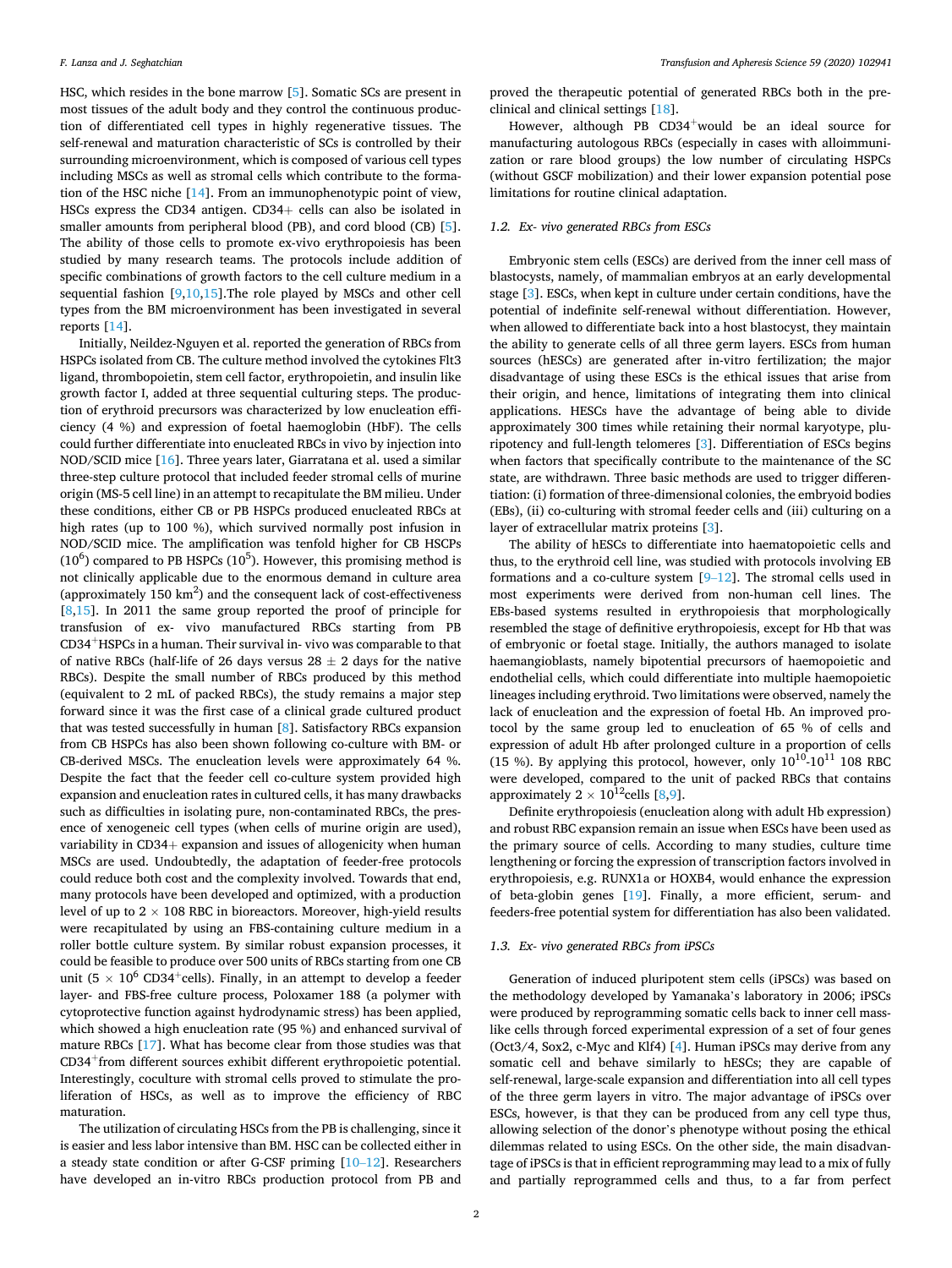technology to pluripotency. Several iPSC generation protocols that involved strategies for avoiding viral transfer of genes have been developed, the most recent and encouraging of which refer to entering key genes into the cell via episomal carriers, synthetic RNA transcripts and through recombinant proteins. Protocols used for ex -vivo expansion are similar to those of ESCs and include formation of EBs or use of co-cultures with feeder cells. Establishment of iPSCs from dermal fibroblasts of a Bombay blood type individual was first reported in 2009, by applying the Yamanaka's technique [[3](#page-3-0)]. The pluripotent SC had the characteristics of hESCs: they could differentiate into all three haemopoietic cell lineages and expressed HbF. In 2010 Lapillonne et al. designed, for the first time, a two-step cell culture protocol for the direct commitment of foetal and adult fibroblast-derived human iPSCs to definitive erythropoiesis. Despite success in reprogramming, the amplification and enucleation rates differed significantly compared to those involving ESCs (10 % vs 66 %). Moreover, Hb synthesis was blocked at the stage of HbF, independently of the origin of the reprogrammed cells [[20\]](#page-3-0). As shown later, iPSCs can achieve terminal maturation in terms of enucleation in-vitro, but complete maturation, in terms of both enucleation and the Hb switch happens only in-vivo, that is, in an adult haematopoietic microenvironment, following injection and maturation of progenitors into NOD/SCID mice in situ. Thus, the iPSCs can walk all the erythroid way ahead toward full maturation but not under the current in vitro differentiation context. Mature RBCs were kept in circulation for four days and the total cell number generated from  $1 \times 10^6$ iPSCs was  $15-28,3 \times 10^8$ RBCs. To improve enucleation rate, inhibition of specific miRNAs (i.e. miR30 A) was proposed. Recent advances in the scale-up production include: a) development of a good manufacturing practice (GMP)-compatible, feeder-free and serum-free method that takes advantage of small molecule effectors to specifically promote erythroid differentiation of hPSCs (with a potential to generate 50.000–200.000 erythroid cells from one HSPC) and, b) application of expanded cultures of iPSCs and ESCs in spinner flasks. ESCs seem to be superior to iPSCs in terms of expansion and enucleation rate, but still, both sources are inferior to the potential of CB and PB  $CD34^+$ cells, posing thus limitations for scale up production necessary for clinical applications.

#### *1.4. Immortalized cell lines*

Robust and reproducible erythroid precursor immortalization techniques may finally provide efficient numbers of viable and functional RBCs for clinical use in-vitro. The first demonstration of the feasibility of using immortalized human erythroid progenitor cell lines as an ex -vivo source for producing RBCs came in 2013, by using the HPV16-E6/E7 oncogene and forced expression of the transcription factor TaL-1 that is essential for early haemopoiesis. Nakamura's laboratory developed cell lines able to produce enucleated RBCs (though at a low efficiency) with functional Hb after differentiation in vitro [\[21\]](#page-3-0). An immortalized erythrocyte progenitor cell line was also developed by the transduction of c-MYC and BCL-XL into multipotent HSPC-derived from pluripotent SCs. Differentiation was achieved by turning off the overexpression of those factors. The cells expressed HbF and showed high rates of enucleation following injection into NOD/SCID mice.

In 2017, Trakarnsanga et al. generated the first human immortalized adult erythroid line (BEL-A) by introducing the HPV16 E6/E7 oncogenes into BM CD34<sup>+</sup>cells  $[22]$  $[22]$ . BEL-A RBCs had biochemical and structural features of normal erythropoiesis and developmental potential to functional, enucleated reticulocytes that survived in vivo expressing mainly HbA. In 2020, the first proof of principle for the feasibility of scaling up erythroblast expansion in controlled bioreactors by using the ImEry cell line was reported [[23\]](#page-3-0). These cells were derived from immortalizing  $CD71<sup>+</sup> CD235a<sup>+</sup>$  erythroblasts isolated from adult PB. The generated RBCs seemed to share common metabolic and functional characteristics with those of adult RBCs [[23\]](#page-3-0).

# **2. The obstacles that need to be overcome**

The erythroid cells that are intended for use in clinical applications must be produced at a large scale and at a terminal differentiation state. It is well established that the culture conditions affect the proliferation potential of the cultured progenitor erythroid cells as well as their enucleation capability. Conditions such as the kind and the concentration of growth factors or the timing of their administration in the threestep culture system mentioned above, seem to have a significant impact on the efficiency of enucleation; these conditions need to be optimized and further defined.

Deep knowledge of peptides and molecules that play an integral role in definite erythropoiesis and their supply exogenously (or counterpart imitators, such as the erythroid macrophage peptide or VCAM-1) could induce enucleation through ligand-receptor interactions. Additionally, for an optimization of the differentiation process and stable enucleation in vitro, mifepristone (an antagonist of glycocorticoid action), or factors involved in vesicle trafficking have been applied in the culture systems. In the same context, histone acetyltransferases or histone deacetylases involved in chromatin remodeling, and caspases involved in apoptosis could also serve as possible targets for the in vitro modification of the enucleation process. However, chromatin remodeling factors are nonspecific, affect many genomic regions and might be able to either downregulate genes which are vital to cell functions or activate silenced oncogenes. The long-term consequences of using such agents require further assessment.

Beyond culture conditions, usage of feeder cells has the potential to enhance maturation and optimize cell population expansion, but the presence of foreign material sets essential restrictions on clinical applications since (i) the cost is higher due to the huge number of stromal cells required, (ii) the technique is more complicated, and (iii) the stromal cell lines carry the risk of contamination by xenogeneic pathogens  $[7,8,12]$  $[7,8,12]$  $[7,8,12]$ . In addition, the common static culture conditions have failed to reach the required expansion of ex vivo generated RBCs. A major step forward has been materialized with bioreactors that allow three-dimension cell growth and consequent increments in production yields [\[24](#page-3-0)]. It seems that the best way to increase the production of RBCs would be the generation of committed cell lines derived from the ideal stem cell source, that is, a cell population able to provide unlimited proliferation. Genetic manipulation of these cell lines is unlikely to be an obstacle to their clinical application, provided that the cells are enucleated. This can be ensured by filtration or by irradiation. Moreover, in order to maintain genetic and epigenetic stability of the cell lines, periodic controls should be performed on their genotype [[21\]](#page-3-0).

#### *2.1. Functional issues*

During the ex vivo production of RBCs, additional controls are required for testing the multiple physical and biochemical factors that characterize the final product. The manufactured RBCs mostly resemble the native RBCs that are generated under stress conditions, since they are slightly macrocytic and express greater amounts of HbF, a fact that clearly affects the oxygen dissociation curve. However, transfusing HbFcontaining RBCs may not be contraindicated taking into account the fact that subjects with hereditary persistence of foetal Hb (HbFH) are asymptomatic and moreover, an increase in HbF expression is the aim of targeted therapies in patients with haemoglobinopathies, such as sickle cell disease. In contrast, the metabolic pathways and the proteome of the produced RBCs show a high degree of similarity to the native RBCs, indicating that the manufactured cells have a closer affinity with their native counterparts at those functional levels. Nevertheless, differences have been reported depending on the stem cell sources used. Another consideration is the high heterogeneity of the expansion and enucleation potentials, as well as of the Hb type that is expressed. Indeed, both hESCand iPSC-derived cells have low enucleation capability and express mainly embryonic and foetal globin genes. Additionally, the reported